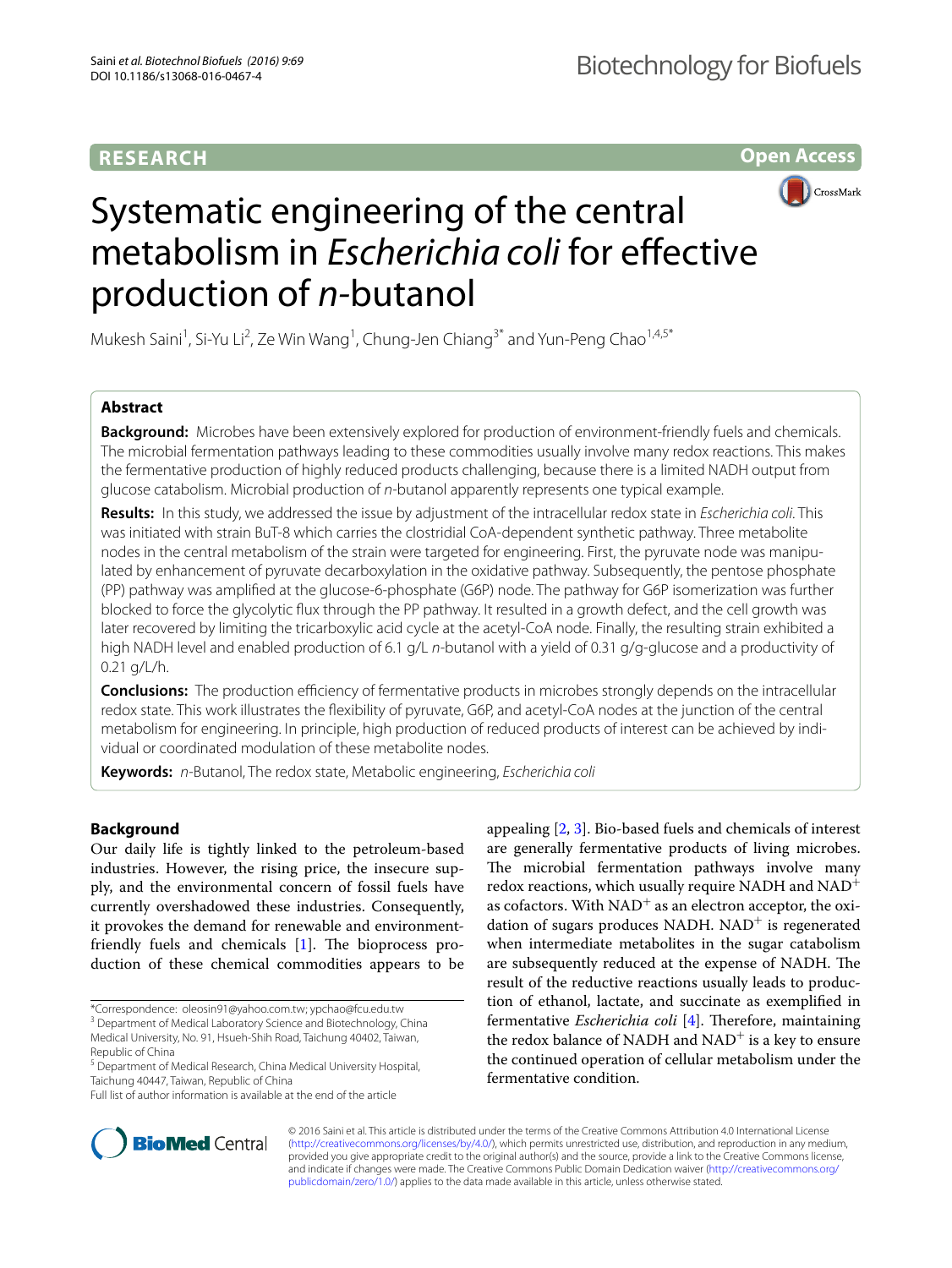Fermentative production of *n-*butanol in *Clostridium* species is a well-known bioprocess [[5\]](#page-8-4). The fermentation process mainly consists of the acidogenesis and the solventogenesis phase [[6\]](#page-8-5). In the acidogenesis stage, the growing *Clostridium* species ferment glucose to mainly produce acetate and butyrate. Upon reaching the stationary growth phase, the bacteria re-assimilate these organic acids, while acetone, *n*-butanol, and ethanol are produced as end products. In view of the clostridial synthetic pathway, the direct synthesis of *n*-butanol from glucose can cause the NADH/NAD<sup>+</sup> redox imbalance because more NADH is required in the synthetic pathway than that generated in the glycolytic pathway. This may explain why the synthesis of *n*-butanol in *Clostridium* species proceeds in two stages.

*n*-Butanol is an alternative fuel of potential because its property is superior to ethanol in terms of the energy density, the vapor pressure, and hygroscopicity [\[7](#page-8-6)]. Moreover, *n*-butanol can be used for the transportation fuel after blended with gasoline at any concentrations and transported with the existing pipeline infrastructure [\[8\]](#page-8-7). These merits make microbial production of *n*-butanol industrially attractive. Many approaches have been proposed for production of *n*-butanol in a variety of surrogate strains  $[9-12]$  $[9-12]$ . However, these attempts are generally discouraged by their low *n*-butanol titer. Recognized as the biotechnology workhorse, *E. coli* has been commonly employed to produce value-added chemicals and biofuels [\[13,](#page-8-10) [14\]](#page-8-11). Production of *n*-butanol in *E. coli* is proven feasible after introduction of the clostridial synthetic pathway into the strain [[9,](#page-8-8) [15,](#page-8-12) [16\]](#page-8-13). In addition, the production titer is improved by manipulating pyruvate dehydrogenase (PDH) and formate dehydrogenase (FDH) in glycolysis to increase the NADH availability in the cell [[15,](#page-8-12) [17](#page-8-14), [18\]](#page-8-15). Recently, we have proposed a new production platform based on two strains: a butyrate-conversion strain and a butyrate-producing strain [[19\]](#page-8-16). The dual-culture system rebuilds a redox-balanced synthetic pathway, which enables effective production of *n-*butanol.

Microbial production of a highly reduced fermentation product such as *n-*butanol remains challenging because there is a limited NADH output from glucose catabolism. This issue was addressed by rerouting the central metabolic pathways in *E. coli*. The NADH availability is manifested by the interplay of glycolysis, the pentose phosphate (PP) pathway, and the tricarboxylic acid (TCA) cycle involved in central metabolism (Fig. [1\)](#page-1-0). In addition to PDH and FDH, the enzymes that regulate the metabolite pools at the junction of central metabolism were systematically manipulated to modulate the intracellular NADH. As a result, the engineered strain with the remodeled pathways enabled effective production of *n-*butanol.



<span id="page-1-0"></span>**Fig. 1** The central metabolic pathways leading to *n-*butanol in *E. coli*. The dotted lines denote the heterologous pathways. The CoAdependent synthetic pathway of *n*-butanol is composed of heterologous *phaA*, *hbd*, *crt*, *ter*, and *adhE2* genes as shown. Three metabolite nodes including G6P, pyruvate, and acetyl-CoA are targeted for engineering and marked. The genes involved in the metabolic pathways: *aceEF*-*lpdA*\*, pyruvate dehydrogenase complex; *adhE*, aldehydealcohol dehydrogenase; adhE2, butyraldehyde-butanol dehydrogenase; *crt*, crotonese; *gltA*, citrate synthase; *hbd*, 3-hydroxybutyryl-CoA dehydrogenase; *ldhA*, lactate dehydrogenase; *fdh1*, formate dehydrogenase; *frdA*, subunit of fumarate reductase; *pflB*, pyruvate formate-lyase; *pgi*, phosphoglucose isomerase; *pgl*, lactonase; *phaA*, acetoacetyl-CoA thiolase; *pta*, phosphate acetyltransferase; *ter*, trans-enoyl-CoA reductase; *udhA*, transhydrogenase; *zwf*, glucose-6-phosphate dehydrogenase. The deleted genes are indicated by "X". Abbreviations: *Ace* acetate; *EtOH* ethanol; *F6P* fructose-6-phosphate; *Lac* lactate; *For* formate; *G6P* glucose-6-phosphate; *Glc* glucose; *OAA* oxaloacetate; *PEP* phosphoenolpyruvate; *3-PGA* 3-phosphoglyceral‑ dehyde; *Pyr* pyruvate; *Suc* succinate

# **Results and discussion**

## **Amplification of the pyruvate oxidation pathway**

As shown in Fig. [1](#page-1-0), the reductive synthesis of one *n-*butanol from one glucose requires more NADH than that provided in glycolysis. Therefore, the approach of NADH replenishment is expected to favor the fermentative production of *n-*butanol. In this context, the pyruvate node connecting glycolysis and the TCA cycle appears to be a potential target for manipulation. In *E. coli*, pyruvate is oxidized to acetyl-CoA by a reaction mediated by PDH under the aerobic growth and by pyruvate formate-lyase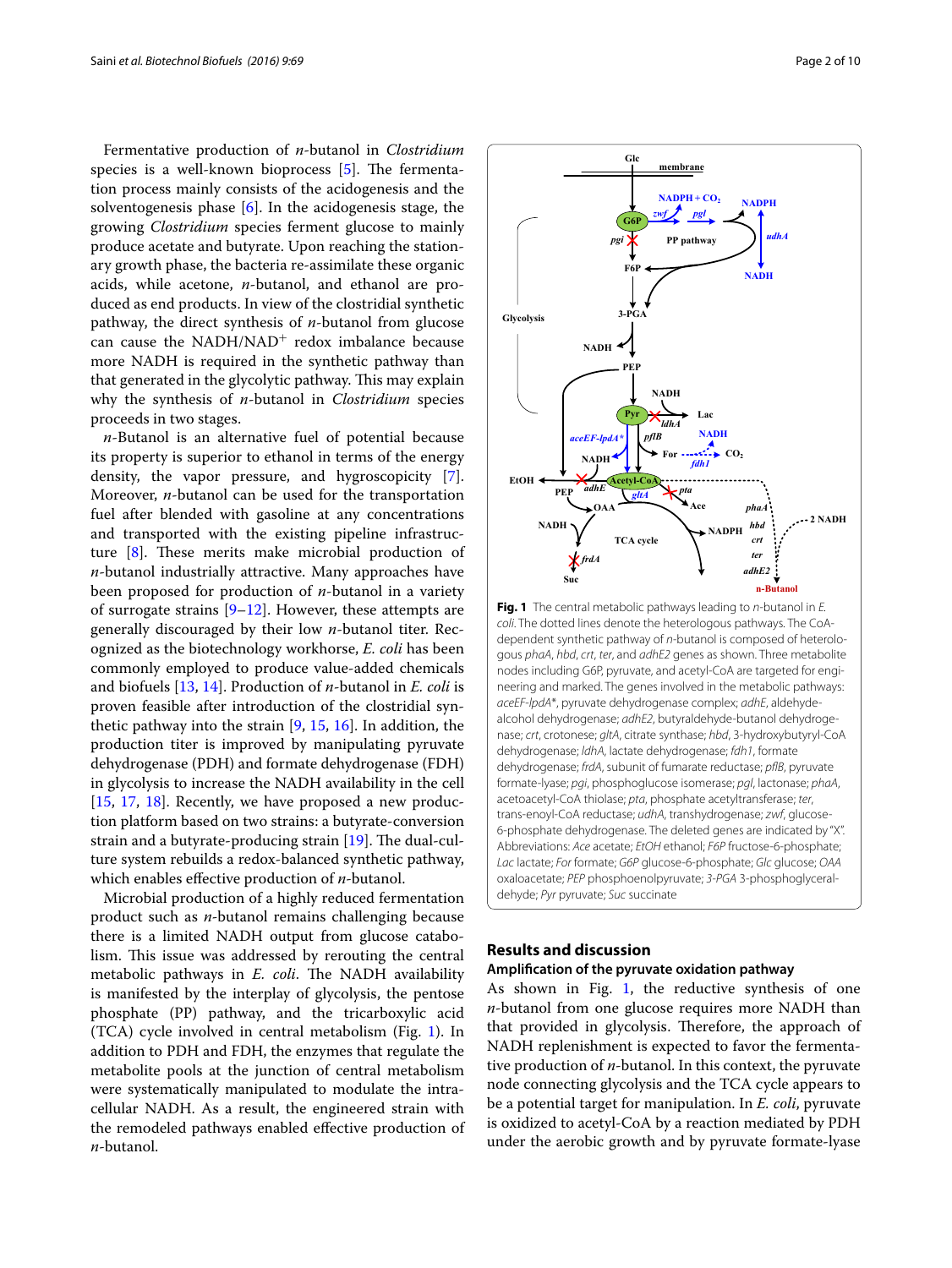(PFL) under the fermentative growth  $[4]$  $[4]$ . Formate is the reduced product of the PFL reaction. Found in other microbes, FDH such as *Candida boidinii fdh* and *Saccharomyces cerevisiae fdh1* catalyzes oxidation of formate to  $CO<sub>2</sub>$  associated with NADH generation [\[20\]](#page-8-17). These two genes have been employed in *E. coli* to elevate intracellular NADH, resulting in an increase in *n-*butanol production [\[17,](#page-8-14) [21](#page-9-0)]. Accordingly, *S. cerevisiae fdh1* under the control of the *trc* promoter (Ptrc) without *lacO* was integrated into strain BuT-8. Strain BuT-8 was previously constructed with a CoA-dependent pathway of *n-*butanol consisting of the constitutive  $\lambda P_{I}$  promoter ( $P\lambda P_{I}$ )-driven *hbd*, *crt*, and *adhE2* of *Clostridium acetobutylicum, phaA* of *Cupriavidus necator*, and *ter* of *Treponema denticola* [\[19\]](#page-8-16). In addition, the undesired pathways involving endogenous *adhE*, *ldhA*, *pta*, and *frdA* were removed from this strain to curtail carbon waste and conserve NADH. Equipped with *S. cerevisiae fdh1*, the resulting strain BuT-8-Fdh1 produced 3.1 g/L *n-*butanol at 24 h (Fig. [2a](#page-2-0)). This production titer accounts for a 25 % increase over that for strain BuT-8 (Table [1\)](#page-3-0).

In contrast to PFL, the PDH reaction generates NADH as the reduced product. Therefore, manipulation of the PDH level is expected to alter intracellular NADH. This was conducted by fusion of PλP<sub>L</sub> with *aceEF* operon to enhance the gene expression in strain BuT-8-Fdh1. To render PDH less sensitive to NADH inhibition, the endogenous *lpdA* (encoding dihydrolipoamide dehydrogenase) was deleted and a mutation site (E354K) in *lpdA* was additionally created [[22\]](#page-9-1). The mutant *lpdA\** under the control of  $P\lambda P_1$  was then inserted into strain BuT-8-Fdh1 to obtain strain BuT-9. Consequently, strain BuT-9 exhibited 1.3-fold higher PDH activity and 45 % higher NADH level as compared to strain BuT-8 (Table [1](#page-3-0)). The accumulated pyruvate in strain BuT-8 was greatly reduced and carbon flux was diverted from the synthetic pathways of byproducts (Table [2](#page-3-1)). Strain BuT-9 finally produced 4.3 g/L *n-*butanol (Fig. [2b](#page-2-0)), which accounts for a 60 % increase over that in strain BuT-8 (Table [1\)](#page-3-0).

The similar approach has been previously applied for *n-*butanol production in *E. coli* that carries the CoAdependent synthetic pathway. By using *C. boidinii fdh*, the best strain in their study showed a 1.3-fold increase in *n-*butanol production [[17\]](#page-8-14). In another work, a 1.6 fold improvement in the production yield was reported for a strain with enhanced PDH [\[15](#page-8-12)]. In addition, it was reported that a strain with the optimal activation of PDH exhibited a 12 % improvement in *n-*butanol production [[18\]](#page-8-15). Further improvement of the strain by optimization of *S. cerevisiae fdh1* expression led to a 35.4 % increase in the production titer  $[18]$  $[18]$ . These studies were conducted using super-rich TB medium, in contrast to ours which employed M9Y medium. Although displaying a various



<span id="page-2-0"></span>degree of improvement in the *n-*butanol production, aforementioned studies and ours illustrate the feasibility in manipulating the pyruvate node to modulate intracellular NADH.

#### **Amplification of the pentose phosphate pathway**

The glycolytic pathway bifurcates at the glucose-6-phosphate (G6P) node (Fig. [1](#page-1-0)). With G6P as a starting metabolite, the PP pathway produces precursors for the synthesis of nucleic acids and aromatic amino acids and also provides a major source of NADPH for biosynthesis which is involved in most of the reductive pathways [\[4](#page-8-3)]. It is possible to increase NADH availability by manipulation of the G6P node. G6P dehydrogenase (encoded by *zwf*) catalyzes the first step in the PP pathway. Therefore, *zwf* of strain BuT-9 was fused to PλP<sub>L</sub>. In *E. coli*, pyridine nucle-<br>otide transhydrogenase (encoded by *udhA*) functions to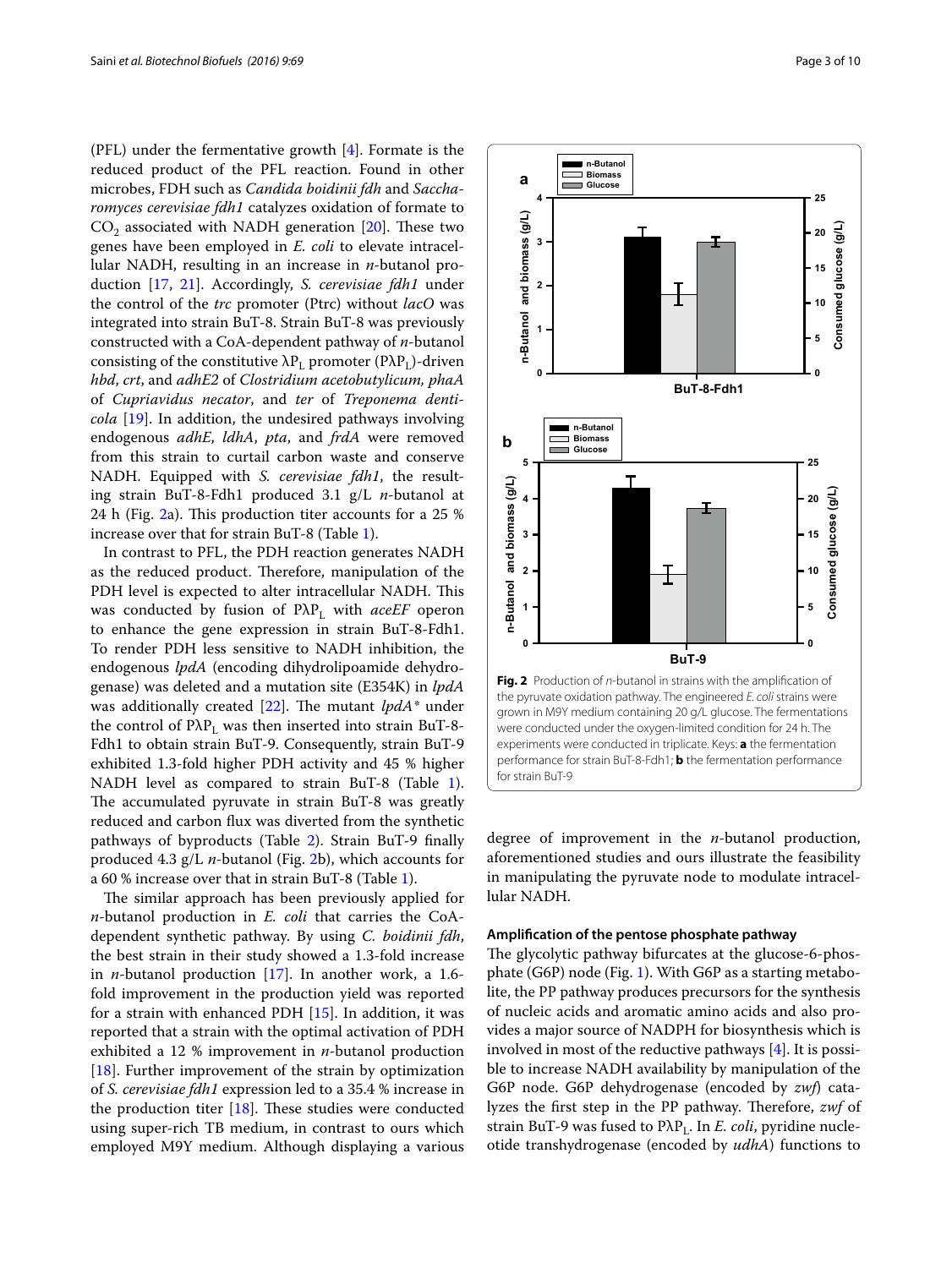| <b>Strain</b> | $Y_R(g/L)$       | $P_R$ (g/L/h)     | $Y_{B/G}$ (g/g) | NADH (µmol/g cell) | Specific enzyme activity<br>(U/mg protein) |           |           |           |
|---------------|------------------|-------------------|-----------------|--------------------|--------------------------------------------|-----------|-----------|-----------|
|               |                  |                   |                 |                    | <b>PDH</b>                                 | Zwf       | Pgl       | GltA      |
| BuT-8         | 2.7 <sup>a</sup> | 0.11 <sup>a</sup> | $0.14^{\circ}$  | 42.2               | 0.7                                        | <b>ND</b> | <b>ND</b> | <b>ND</b> |
| BuT-9         | 4.3              | 0.18              | 0.22            | 60.9               | 1.6                                        | 6.1       | <b>ND</b> | <b>ND</b> |
| <b>BuT-10</b> | 4.9              | 0.20              | 0.25            | 75.8               | 18.3                                       | 0.5       | <b>ND</b> | <b>ND</b> |
| <b>BuT-12</b> | 5.4              | 0.23              | 0.27            | 82.6               | <b>ND</b>                                  | <b>ND</b> | 6.2       | 2.2       |
| <b>BuT-14</b> | 6.1              | 0.21              | 0.31            | 96.1               | <b>ND</b>                                  | <b>ND</b> | <b>ND</b> | . .5      |

<span id="page-3-0"></span>**Table 1 Summary of the fermentation kinetics for main engineered strains**

<sup>a</sup> The kinetic data were drawn from the previous report [[19](#page-8-16)]. The development course of producer strains for the *n*-butanol production was shown in Additional file [1:](#page-8-18) Fig. S1. *U* µmole/min,  $Y_B$  the *n*-butanol titer, *ND* not determined

<span id="page-3-1"></span>**Table 2 Carbon recovery of fermentation products for engineered strains during the oxygen-limited growth on glucose**

| <b>Strain</b> | Pyruvate | Succinate | <b>Ethanol</b> | Lactate         | Acetate | <b>Butyrate</b> | <b>Butanol</b> | Total (%) |
|---------------|----------|-----------|----------------|-----------------|---------|-----------------|----------------|-----------|
| BuT-8         | 20.7     | 3.5       | 7.8            | 2.7             | 1.5     | 4.1             | 21.9           | 62.2      |
| BuT-9         | 2.6      | 2.1       | 5.2            | i .8            | 1.2     | 2.7             | 34.8           | 50.4      |
| <b>BuT-10</b> | 0.01     |           | 5.2            | .5              | 0.8     | 2.0             | 39.6           | 50.2      |
| <b>BuT-12</b> | Nil      | 0.8       | 5.2            | $\overline{.4}$ | 0.7     | 4.،             | 43.7           | 53.2      |
| <b>BuT-14</b> | Nil      | 0.6       | 2.6            | $\cdot$ 3       | 0.5     | ، 4             | 49.4           | 55.8      |

Carbon recovery was calculated as the molar percent of carbon in products per carbon in consumed glucose. Nil, carbon recovery less than 0.01

interconvert NADPH and NADH [\[23\]](#page-9-2). Therefore, strain BuT-10 was obtained by further fusion *udhA* of strain BuT-9 with  $PλP<sub>L</sub>$  to enhance its expression. As compared to strain BuT-9, strain BuT-10 displayed twofold higher Zwf activity and a 10 % increase in the *n-*butanol production (4.9 g/L) (Table [1](#page-3-0); Fig. [3a](#page-4-0)).

The developed strain is derived from strain BL21 which lacks *pgl* [[24\]](#page-9-3), a gene encoding lactonase that is responsible for the reaction following Zwf in the PP pathway. It is likely that *yieK* with an annotated function of Pgl is functioning in *E. coli* B strain but less active. Therefore, the carbon flux channeled into the PP pathway by elevated Zwf may be limited at the Pgl-mediated reaction step. To address this issue, the PλPL-driven *pgl* from *E. coli* K-12 strain was re-introduced into strain BuT-10. Finally, the resulting strain (BuT-12) enabled production of 5.4 g/L *n-*butanol (Fig. [3b](#page-4-0)). As compared to strain BuT-10, strain BuT-12 displayed a tenfold higher Pgl activity, a 36 % more NADH, and a 25.6 % improvement in the *n-*butanol production (Table [1\)](#page-3-0). The approach by enhancing the PP pathway results in more NADH production, which drives more acetyl-CoA into the synthetic pathway of *n-*butanol. This is supported by the observed decrease in pyruvate and succinate (Table [2\)](#page-3-1).

It is apparent that redistribution of carbon flux in glycolysis and the PP pathway can greatly affect intracellular NADH level. Notice that entry of one glucose into the oxidative PP pathway generates two reducing equivalents but wastes one  $CO_2$ . Nevertheless, strain BuT-12 which is manipulated at the pyruvate and G6P nodes displays a 96 % increase in the NADH level and doubles the *n-*butanol production as compared to strain BuT-8 (Table [1\)](#page-3-0).

#### **Rerouting catabolic pathways of glucose**

According to the central metabolism of *E. coli* (Fig. [1](#page-1-0)), glucose catabolism proceeding via the PP pathway generates 85 % more reducing power per gram mole of glucose than that via glycolysis. It seems useful to increase intracellular NADH by diverting the glycolytic flux to the PP pathway. Phosphoglucose isomerase (encoded by *pgi*) is responsible for isomerization of G6P, and its inactivation makes the PP pathway the primary route of glucose catabolism [\[25](#page-9-4)]. Therefore, strain BuT-13 was obtained by deletion of *pgi* in strain BuT-12. In comparison with strain BuT-12, strain BuT-13 grew poorly (0.31/h vs. 0.5/h), while it exhibited a 32 % and 30 % decrease in biomass yield and glucose utilization, respectively (Fig. [4](#page-4-1)). After fermentation for 30 h, strain BuT-13 was unable to consume all glucose and produced less *n-*butanol  $(4.6 \text{ g/L}).$ 

Improving NADPH availability was realized by a strain deprived of *pgi*, whereas the strain showed a 47 % decrease in the specific growth rate  $[26]$  $[26]$ . The severe growth defect resulting from *pgi* knockout is attributed to a surplus of NADPH, which in turn perturbs the physiological state of cells [\[27](#page-9-6)]. Interestingly, an elevated level of either UdhA or Zwf can lead to growth recovery of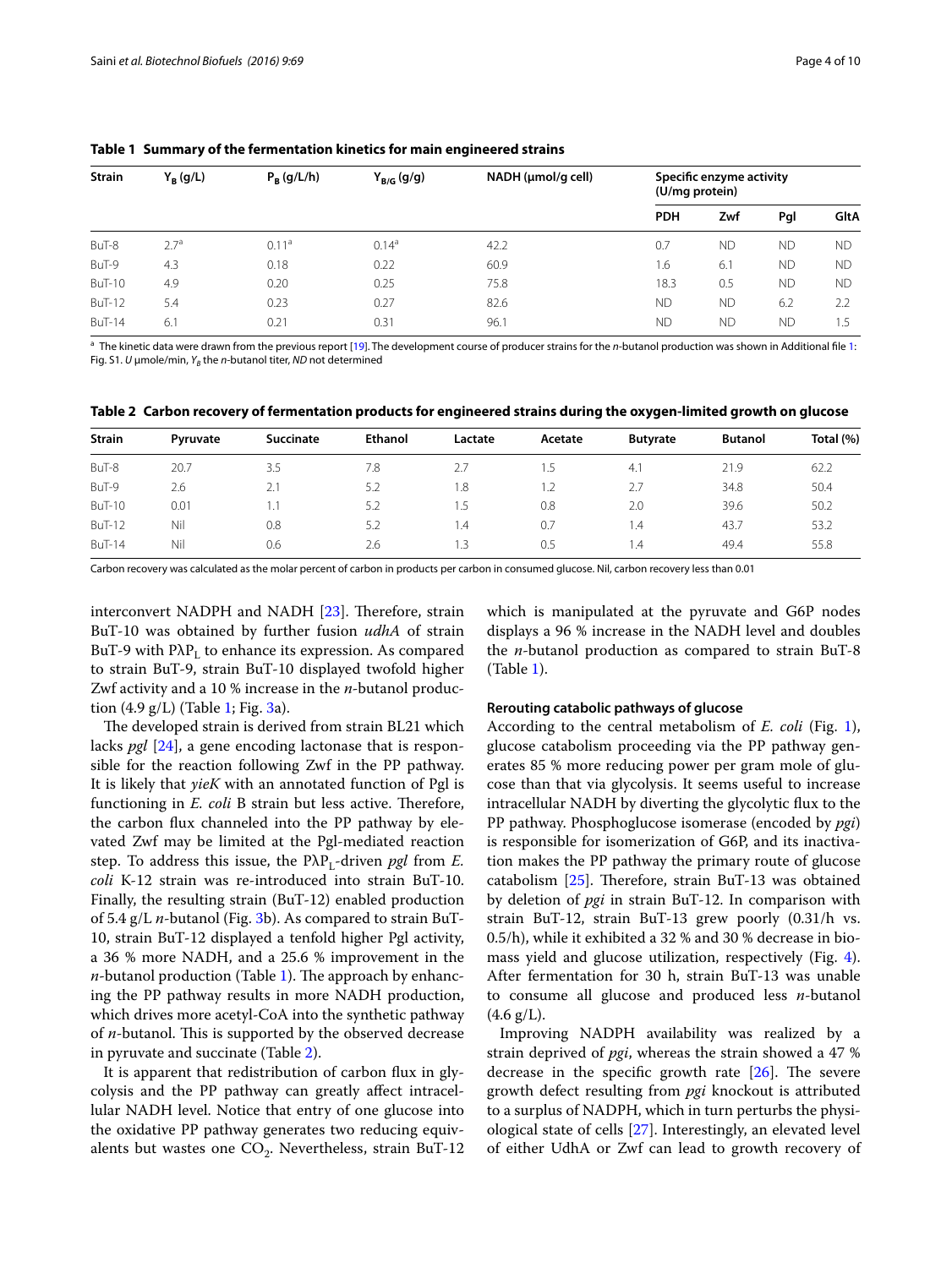

<span id="page-4-0"></span>the *pgi*-deficient strain by 25 and 68 %, respectively [\[27](#page-9-6), [28\]](#page-9-7). Strain BuT-13 is still afflicted by the growth defect although it exhibits higher UdhA and Zwf activities and harbors the *n-*butanol synthetic pathway that consumes the reducing equivalent. The result implies the presence of an imbalanced redox state in the strain.

In response to the oxygen tension, the TCA cycle operates as either an oxidative pathway or a reductive pathway associated with production of various levels of reducing equivalents [[4\]](#page-8-3). Citrate synthase (encoded by *gltA*) catalyzes the first committed step in the TCA cycle (Fig. [1\)](#page-1-0). The approach to divert carbon flux from the TCA cycle by lowering the GltA activity is expected to conserve acetyl-CoA (the precursor of *n-*butanol ) and modulate production of reducing equivalents. It may be helpful to ameliorate the negative impact on the strain



<span id="page-4-1"></span>containing 20 g/L glucose. The fermentations were conducted under the oxygen-limited condition for 30 h. The experiments were conducted in triplicate



<span id="page-4-2"></span>imposed by null *pgi*. This was carried out by replacement of the *gltA* cognate promoter P2 with *lacO* site in strain BuT-13. The resulting strain BuT-14 was then cultured and examined for its fermentation performance. Consequently, strain BuT-14 grew almost normally (ca. 0.46/h), and its biomass yield was comparable to strain BuT-12. All fermentation byproducts were significantly reduced in strain BuT-14 which consequently produced 6.1 g/L *n-*butanol at 29 h (Table [2;](#page-3-1) Fig. [5\)](#page-4-2). As expected, strain BuT-14 exhibited 32 % less GltA activity and 16 % more NADH as compared to strain BuT-12. Direction of carbon flux through the PP pathway by *pgi* deletion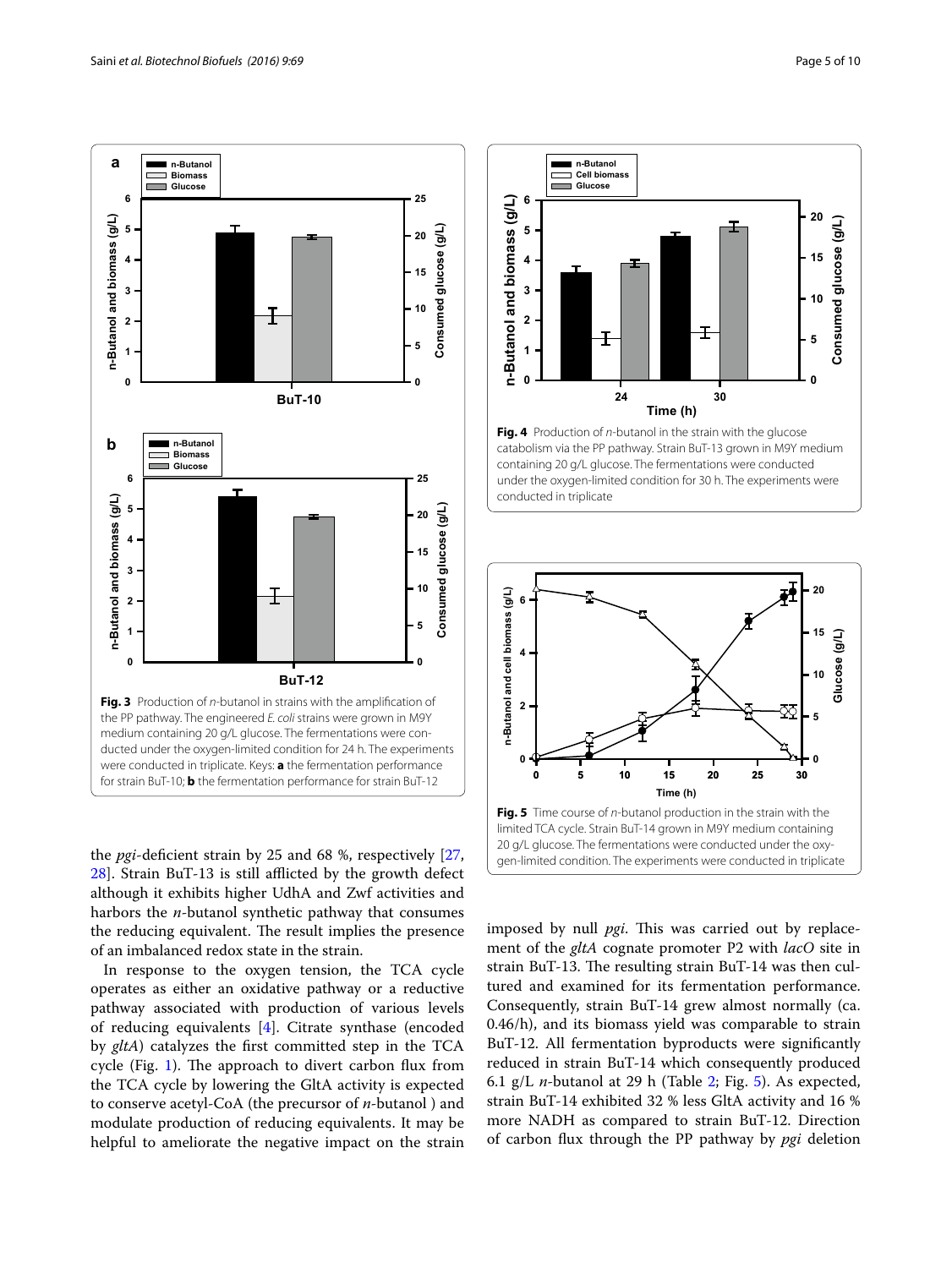increases the reducing equivalent, whereas prevention of carbon flux from entering the TCA cycle by lowering GltA reduces the reducing equivalent. It leads to a net outcome of a moderate increase in NADH, which suffices the need for the synthesis of *n-*butanol. As a result, a redox-balanced state is established in strain BuT-14 that recovers from the null *pgi*-induced growth defect. It was intriguing to learn the response of this strain to the act of further lowering the GltA activity. Strain BuT-14-A was thus obtained by integration of *lacI*<sup>Q</sup> into strain BuT-14. Consequently, strain BuT-14-A displayed 50 % less GltA activity than strain BuT-12 (Table [1](#page-3-0)). The strain exhibited a poor growth and consumed only 40 % glucose associated with the *n-*butanol production of 1.8 g/L at 30 h (data not shown). It was reported that the growth of *E. coli* on glucose remains unaffected by a 90 % decrease in the GltA activity [\[29](#page-9-8)]. In contrast, the growth of the *n-*butanol-producing strain that lacks *pgi* on glucose is closely linked to the GltA activity. By modulation of the GltA activity, the producer strain enables recovery from the growth defect caused by null *pgi*. It is likely that the alteration of the GltA activity perturbs the intracellular redox state of the strain. Apparently, the engineered strain displays high susceptibility to the intracellular redox state and optimal adjustment of GltA activity is necessary to ensure the superior performance of the strain.

Recruitment of FDH and enhanced expression of PDH have been proposed to increase NADH availability favoring the *n-*butanol production in *E. coli*. In one study, the approach by recruiting FDH achieved the *n-*butanol productivity ( $P_B$ ) of 0.2  $g/L/h$  and the conversion yield on glucose ( $Y_{B/G}$ ) of 0.36 g/g [\[17](#page-8-14)]. An alternative study by manipulating PDH reported  $P_B$  of 0.065 g/L/h and  $Y_{B/G}$ of 0.19  $g/g$  [\[15](#page-8-12)]. In addition,  $P_B$  of 0.26  $g/L/h$  and  $Y_{B/G}$ of 0.27 g/g were obtained by optimization of both FDH and PDH activity in a recent work [[18\]](#page-8-15). All these studies were conducted with super-rich TB medium, and plasmids were employed for the episomal expression of multiple target genes to increase their expression levels, which is important to obtain the observed effect. Therefore, the discrepancy in the fermentation production by these reports is likely attributed to various expression levels of the cloned genes. However, plasmid maintenance is known to impose a metabolic burden on cells, thus resulting in a reduced growth rate and perturbation of the cell physiology [[30\]](#page-9-9). A metabolic load is additionally imposed on *E. coli* after the forced expression of the plasmid-borne genes, which suppresses the primary carbon and energy metabolism of cells [\[31](#page-9-10)]. The use of TB medium (12 g/L tryptone, 24 g/L yeast extract, 2.31 g/L  $KH_2PO_4$ , 12.54 g/L KHPO<sub>4</sub>, 4 mL/L glycerol) is expected

to improve the cell growth under the anaerobic condition and helps to ameliorate the plasmid-induced stress on cells. It should be noted that components other than glucose in the TB medium could contribute 15 % of the *n-*butanol production according to the previous study [[17\]](#page-8-14). Therefore, these reported yields based on glucose may be re-estimated. In contrast, the engineered strains were free of plasmids and grown on the M9Y medium with glucose in this study. First, the starter strain BuT-8 displayed  $P_B$  of 0.[1](#page-3-0)1 g/L/h and  $Y_{B/G}$  of 0.14 g/g (Table 1). With both enhanced FDH and PDH, strain BuT-9 achieved P<sub>B</sub> of 0.18  $g/L/h$  and Y<sub>B/G</sub> of 0.22  $g/g$ . Finally, strain BuT-14 was developed by rerouting of the glycolytic flux through the PP pathway and further reducing GltA activity in the TCA cycle. It exhibited 2.3-fold higher NADH and *n-*butanol production titer than the starter strain BuT-8. Notice that *n-*butanol was not produced for strain BuT-14 grown on M9Y medium without glucose (data not shown). Therefore, the *n-*butanol production in the strain comes merely from glucose. As a result, strain BuT-14 displayed  $P_B$  of 0.21 g/L/h and  $Y_{B/G}$  of 0.31 g/g. In theory, 0.85 mol instead of 1 mol *n-*butanol per mole glucose is produced in the glucose catabolism via the PP pathway due to  $CO<sub>2</sub>$  loss, which leads to the theoretical yield of *n-*butanol as 0.35 g/g. Accordingly, *n-*butanol remains the main product for strain BuT-14 (Table [2\)](#page-3-1) with  $Y_{B/G}$  reaching 89 % of the theoretical. It is feasible to recycle  $CO<sub>2</sub>$  in *E. coli* with the expression of *Synechococcus* ribulose-1,5-bisphosphate carboxylase/oxygenase (Rubisco) and phosphoribuloki-nase [\[32](#page-9-11)]. The issue of increasing  $Y_{B/G}$  may be addressed by recruitment of the Rubisco-based  $CO<sub>2</sub>$  recycling system in strain BuT-14. Overall, it indicates that our proposed approach is effective for production of the highly reduced product without the need for a super-rich medium.

#### **Conclusions**

The intracellular redox state in microbes is recognized as a key factor determining the production efficiency of fermentation products. The current work illustrates that pyruvate, G6P, and acetyl-CoA at the junction of the central catabolism are flexible for engineering. It is known that the enzymes, such as PDH and GltA, involved in the use of these metabolite nodes are subjected to the physiological control mediated by the effector metabolites [\[4](#page-8-3)]. Nevertheless, genetic manipulation of these metabolite nodes can lead to the redistribution of carbon flux, which in turn alters the cellular redox state. In principle, these metabolite nodes can be individually or coordinately modulated to fulfill the intracellular need for high production of reduced products of interest.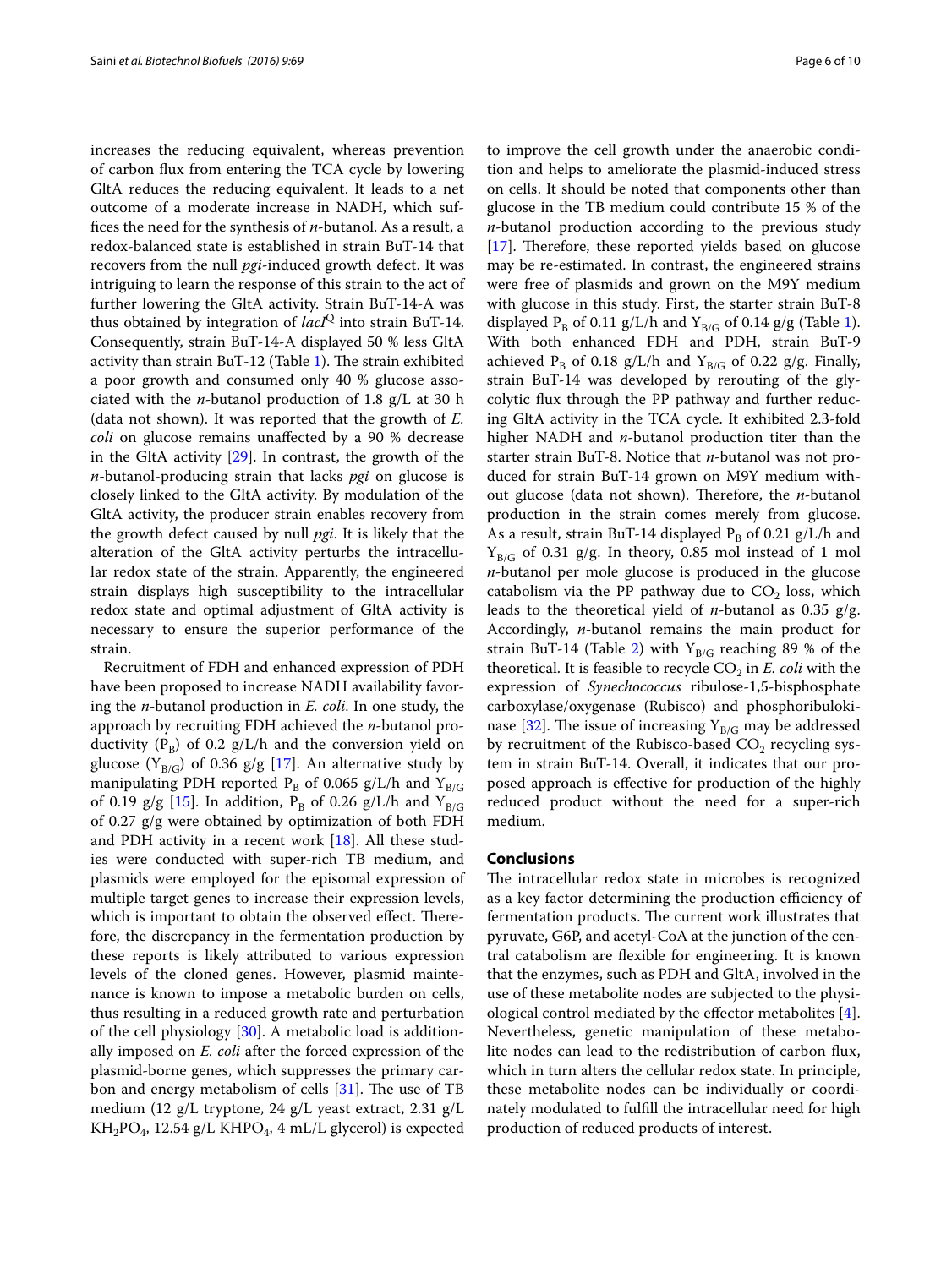#### **Methods**

## **Bacterial culturing**

The method for bacterial culturing under the oxygenlimited condition essentially followed the previous report [[19\]](#page-8-16). The seeding cultures were prepared by growing *E. coli* strains on Luria–Bertani medium [[33\]](#page-9-12) with 2 g/L glucose overnight. The cell density was measured turbidimetrically at 550 nm ( $OD_{550}$ ). The overnight culture was inoculated into capped Erlenmeyer flasks (125 mL) containing 50 mL M9Y medium (6 g/L Na<sub>2</sub>HPO<sub>4</sub>, 3 g/L  $KH_2PO_4$ , 0.5 g/L NaCl, 1 g/L NH<sub>4</sub>Cl, 1 mM MgSO<sub>4</sub>, 0.1 mM CaCl<sub>2</sub>, 10 mg/L vitamin B1, 5 g/L yeast extract) with 20  $g/L$  glucose to attain the initial cell density at  $OD_{550}$  of 0.2. The shake`flask cultures were maintained in an orbital shaker set at 100 rpm.

## **Strain construction**

The strains and primers applied in this study are listed in Table [3](#page-6-0). Genomic insertion of *fdh1* into strain BuT-8 was constructed previously [\[34\]](#page-9-13). In brief, Ptrc-driven *fdh1* of *S. cerevisiae* was amplified from plasmid pTrc-Fdh1 [[21](#page-9-0)] by PCR with primers RC12171/RC12314. After digestion with *Bam*HI, the PCR DNA was spliced into *Bam*HI-*Nru*I of plasmid pP21-Km to obtain plasmid pP21-Fdh1. Based on our reported methods, the DNA containing Ptrc-*fdh1* was then integrated into *E. coli* using plasmid pP21-Fdh1, and the inserted kanamycin-resistant marker in the strain was later removed [\[35](#page-9-14)]. Strain BuT-8 with *fdh1* was renamed BuT-8-Fdh1.

Plasmid pMCS-lpdA was obtained by PCR-amplification of *lpdA* from strain BL21 with primers RC12154/ RC12155 and subsequent incorporation into *Nde*I-*Xho*I of plasmid pMCS-5. The E354K mutation was introduced into *lpdA* on plasmid pMSC-lpdA by the site-directed mutagenesis using primers RC12215/RC12216. The mutant *lpdA* (*lpdA\**) was confirmed by DNA sequencing and removed from plasmid pMCS-lpdA by *Nde*I-*Xho*I. The recovered *lpdA\** was subcloned into plasmid pLoxKm-PR [ $36$ ] which carries a cassette of  $P\lambda P_L$  fused with LE<sup>\*</sup>-*kan*-RE<sup>\*</sup> (LE<sup>\*</sup>-*kan*-RE<sup>\*</sup>-PλP<sub>L</sub>). The resulting plasmid pLoxKm-lpdA\* contains the LE*\**-*kan*-RE*\**-PλPLregulated *lpdA*<sup>\*</sup> (LE<sup>\*</sup>-*kan*-RE<sup>\*</sup>-PλP<sub>1</sub>-lpdA<sup>\*</sup>). Meanwhile, the upstream region of *lpdA* was amplified by PCR with primers RC12289/RC12290 and spliced into *Bam*HI-*Sac*I of plasmid pBluescript to produce plasmid pBlue-ac. The DNA containing LE<sup>\*</sup>-kan-RE<sup>\*</sup>-PλP<sub>I</sub>-lpdA<sup>\*</sup> was recovered from plasmid pLoxKm-lpdA\* by *Bam*HI-*Xho*I and then incorporated into plasmid pBlue-ac to give plasmid pBlue-ac/lpdA\*. In addition, PCR was conducted on plasmid pBlue-ac/lpdA\* with primers RC11210/ RC12331. The PCR DNA was digested with *Eco*RI and self-ligated to give plasmid pBlue-Ac-lpd, which carries *lpdA* interrupted with LE*\**-*kan*-RE*\**. To knockout *lpdA*,

#### <span id="page-6-0"></span>**Table 3 The strains and primers applied in this study**

|               | <b>Characteristics</b>                                                       | Source     |
|---------------|------------------------------------------------------------------------------|------------|
| Strains       |                                                                              |            |
| BuT-8         | ΔfrdA φ80attΒ:: PλP, -crt                                                    |            |
|               | ΔadhE:: φ80attB:: PλP <sub>1</sub> -pha-hbd                                  |            |
|               | ΔIdhA::λattB::PλP <sub>1</sub> -adhE2                                        | 19         |
| BuT-8-Fdh1    | as P21 attB:: Ptac-fdh1                                                      | 34         |
| BuT-9         | as But-8-Fdh ∆lpdA \attB::P\P <sub>1</sub> -lpdA <sup>*</sup><br>PXP, -aceEF | This study |
| <b>BuT-10</b> | as But-9 PAP <sub>1</sub> -zwf PAP <sub>1</sub> -UdhA                        | This study |
| <b>BuT-12</b> | as But-10 ∆atoD::PNP <sub>1</sub> -pgl                                       | This study |
| <b>BuT-13</b> | as But-12 ∆ <i>pgi</i>                                                       | This study |
| <b>BuT-14</b> | as But-13 lacO-gltA                                                          | This study |
| Primers       |                                                                              |            |
| RC10178       | ATAAGGATCCATATCTAACACCGTGCGTG                                                |            |
| RC11210       | CACACCATATGTTAGAATTCATTACCTTCG                                               |            |
| RC11403       | <b>TTTGCGGTACCAAGCCCTTTGCAAATTGC</b>                                         |            |
| RC11404       | CAGCAGAGCTCGAATGGATCGCGTTATC                                                 |            |
| RC11405       | AGAATCATATGGCGGTAACGCAAACAG                                                  |            |
| RC11406       | CTTAAGGATCCTAACCCGGTACTTAAGCCAG                                              |            |
| RC11407       | CGTAAGGTACCTGACGCATGCGCGTTTG                                                 |            |
| RC11408       | ACTTAGAGCTCTAAATGCGGCTTCCACCAG                                               |            |
| RC11409       | GCCCTCATATGCCACATTCCTACGATTAC                                                |            |
| RC11410       | TGTTCGGATCCATAAAAGCAACAGAATGGTAAC                                            |            |
| RC11417       | CCAAGCCCTTTGCAAATTGC                                                         |            |
| RC11418       | <b>CTCGAATGGATCGCGTTATC</b>                                                  |            |
| RC11419       | CCTGACGCATGCGCGTTTG                                                          |            |
| RC11420       | CTAAATGCGGCTTCCACCAG                                                         |            |
| RC12058       | AATAACATATGTCAGAACGTTTCCCAAATG                                               |            |
| RC12059       | CTATCTCTAGACGTTGAGTTTTCTGGAACC                                               |            |
| RC12060       | CCAGTTCGAGGTCTTTTTTCG                                                        |            |
| RC12085       | TATGGGGTACCAGTTCGAGGTCTTTTTTCG                                               |            |
| RC12086       | CAATGGAGCTCTGCTTCATCTGCTAAGG                                                 |            |
| RC12154       | <b>GCGATATCGTCGGTCAACC</b>                                                   |            |
| RC12155       | TGAGAAGCTTCAGTCCGCATCACCAGAG                                                 |            |
| RC12171       | GCAAGCTTATTTCTTCTGTCCATAAGC                                                  |            |
| RC12215       | GTCCATCGCCTATACCAAACCAGAAGTTGCATG                                            |            |
| RC12216       | CATGCAACTTCTGGTTTGGTATAGGCGATGGAC                                            |            |
| RC12288       | AACTGCTCGAGTTACTTCTTCTTCGCTTTCG                                              |            |
| RC12289       | AAGTGGATCCATACCCGTCGTCTTTCAGG                                                |            |
| RC12290       | CCATGAGCTCGGCTTTTTTCTGGTAATCTC                                               |            |
| RC12314       | <b>TCTGGGGATCCTTCTGAAATGAGCTGTTGAC</b>                                       |            |
| RC12331       | <b>ACTCTCGAATTCTGGTCGTCCTATCGCTTC</b>                                        |            |
| RC13001       | <b>TTGAATTCCGCCTTTAAAGATCGCCATG</b>                                          |            |
| RC13034       | CATCTCACCAGATATCATGC                                                         |            |
| RC13035       | AATCGGAGCTCGAAAGTGAACTGTTTGG                                                 |            |
| RC13195       | <b>ATCTTCCCGGGCGGAATTCATTACCGTTC</b>                                         |            |
| RC13196       | GAAATTGTTATCCGCTCACAATTCCGGGTACC-<br><b>CAATTC</b>                           |            |
| RC13197       | CAGCAAAATACCTTCATCACC                                                        |            |
| RC13198       | TTCAGGGGAAGAGAGGCTG                                                          |            |
| RC13199       | <b>TCAATGGGCCCACACTGTTACATAAGTTAATC</b>                                      |            |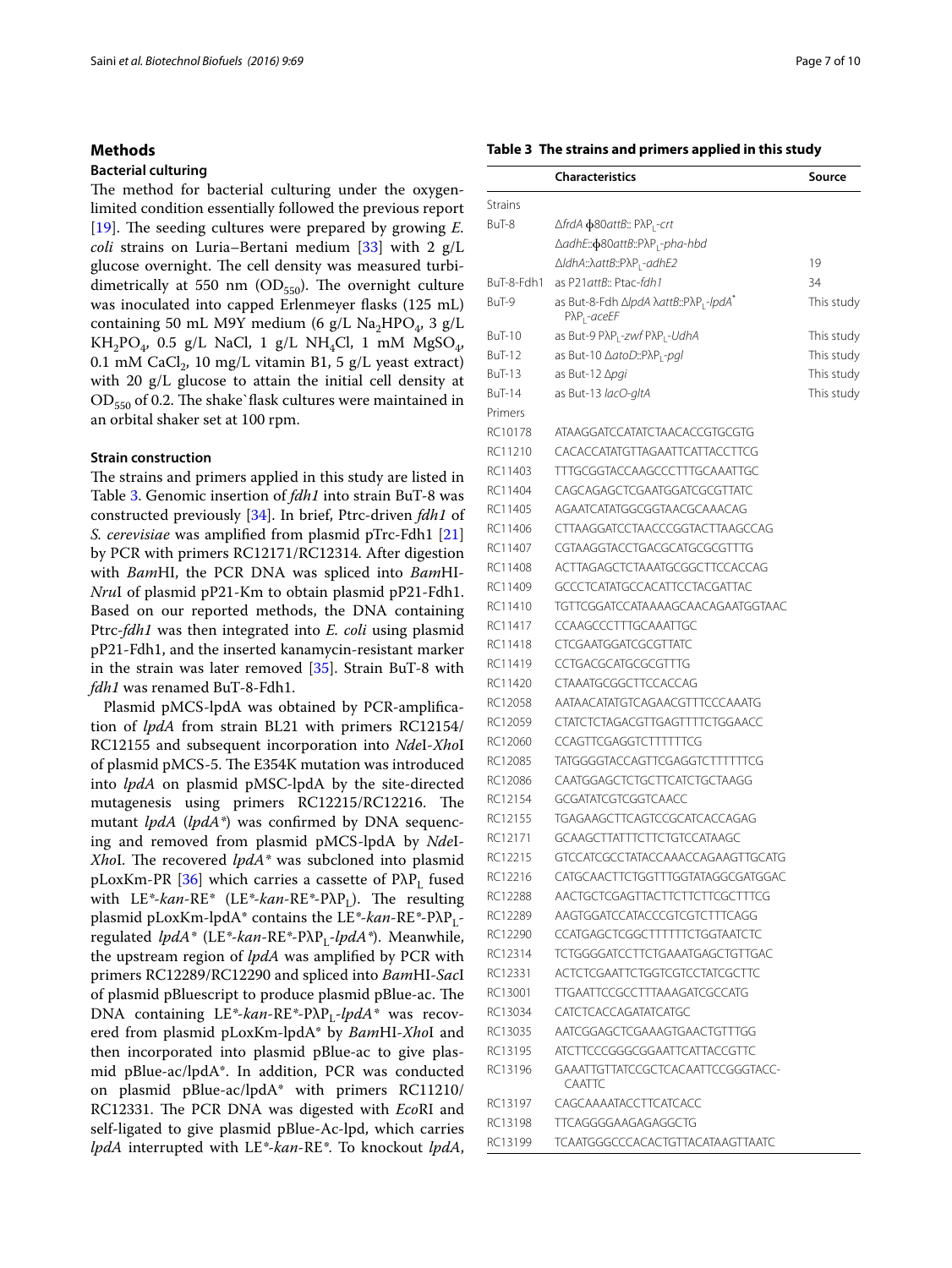### **Table 3 continued**

|         | <b>Characteristics</b>                  | Source |
|---------|-----------------------------------------|--------|
| RC13200 | <b>TTAATGTCGACGATTGCTAAGTACTTGATTCG</b> |        |
| RC13201 | GGTACCCAGAAGCCACAG                      |        |
| RC13292 | ATCCCGGGAAGCAAACAGTTTATATCGC            |        |
| RC13293 | ATCTCGAGTTAGTGTGCGTTAACCACCAC           |        |
| RC14025 | GAGGAATTCTGTAGGCTGGAGCTGCTTC            |        |
| RC14026 | AACGGTCGACATGGGAATTAGCCATGG             |        |

the truncated *lpdA* was amplified from plasmid pBlue-Ac-lpd by PCR with primers RC12288/RC12290 and electroporated into *E. coli* following our protocol. Finally, the DNA containing PλP<sub>L</sub>-lpdA<sup>\*</sup> was amplified from plasmid pBlue-ac/lpdA\* by PCR with primers RC10178/ RC12288 and then restricted by *Bam*HI. Plasmid pLam-LpdA\* was obtained by incorporation of the PCR DNA into *Bam*HI-*Eco*RV of plasmid pLam-Crt [\[36\]](#page-9-15). Similarly, the DNA containing  $P\lambda P_1$ -*lpdA*<sup>\*</sup> was integrated into *E*. *coli* followed by removal of the inserted marker [\[21](#page-9-0)].

To enhance the expression of endogenous genes,  $P\lambda P_{\perp}$ was placed in front of the structural genes with their cognate promoters intact. This was carried out as follows: First, the upstream region and 5′-end structural regions of *zwf*, *udh, and aceE* were amplified from strain BL21 by PCR with primers RC11403/RC11404, RC11407/ RC11408, and RC12085/RC12086, respectively. Each PCR DNA was digested by *Kpn*I-*Sac*I and incorporated into plasmid pBluescript to obtain plasmid pBlue-zwf, pBlue-udhA, and pBlue-aceE. Secondly, the *Nde*I-*Bam*HI site was introduced into plasmid pBlue-zwf and pBlueudhA by PCR with primers RC11405/RC11406 and RC11409/RC11410 while the *Nde*I-*Xba*I site into plasmid pBlue-aceE with primers RC12058/RC12059. The LE<sup>\*</sup>-*kan*-RE<sup>\*</sup>-PλP<sub>L</sub> cassette was recovered from plasmid pLoxKm-PR by *Nde*I-*Bam*HI or *Nde*I-*Xba*I digestion and then incorporated into plasmid pBlue-zwf, pBlue-udhA, and pBlue-aceE to obtain plasmid pPR-zwf, pPR-udhA, and pPR-aceE. Finally, the PCR DNAs were amplified from plasmid pPR-zwf, pPR-udhA, and pPR-aceE with primers RC11417/RC11418, RC11419/RC11420, and RC12060/RC12086, respectively. These passenger DNAs were individually integrated into the strain by electroporation according to the reported method  $[21]$ . The associated marker was finally rescued.

To obtain *pgl*, the gene was amplified from strain MG1655 with primers RC13292/RC13293. After cleavage by *Eco*RV-*Sac*I, the PCR DNA and plasmid pBluescript were spliced together to give plasmid pBlue-pgl. The *pgl*-containing DNA was recovered by *Sma*I-*Xho*I and incorporated into plasmid pLoxKm-PL. The construction resulted in plasmid pSPL-pgl, which fuses LE*\**-*kan*-RE*\**-PλPL with *pgl*. The LE*\**-*kan*-RE*\**-PλPL*pgl* DNA was amplified by PCR with primers RC13001/ RC13293. Plasmid pAto-pgl was obtained by incorporation of the PCR DNA into *Eco*RI-*Nru*I of plasmid pSPL-atoD [[36\]](#page-9-15). Similarly, the passenger DNA was amplified from plasmid pSPL-atoD with primers RC13034/ RC13035 and then electroporated to the strain. Later removal of the inserted marker was carried out.

To modulate the *gltA* expression, its P2 promoter was replaced with *lacO*. This was done in several steps. First, *lacO* was created in plasmid pLoxKm-PR by PCR with primers RC13195/RC13196. After cleavage by *Sma*I, the PCR DNA was self-ligated to produce plasmid pLoxCm-LacO, which carries the fusion of LE*\**-*kan*-RE*\**-*lacO*. Secondly, the DNA containing the upstream region and 5′-end structural sequence of *gltA* was amplified from strain BL21 by PCR with primers RC13197/RC13198. Plasmid pBlue-GltA was generated by incorporation of the PCR DNA into *Kpn*I-*Sma*I of plasmid pBluescript. Moreover, the *Apa*I-*Sal*I site was introduced into plasmid pBlue-GltA by PCR with primers RC13199/RC13200. The LE*\**-*kan*-RE*\**-*lacO* cassette was recovered from plasmid pLoxCm-LacO by *Apa*I-*Sal*I and incorporated into plasmid pBlue-GltA to give plasmid pBlue-GltO. Finally, the FRT-*Cm*-FRT cassette was amplified from plasmid pKD3 by PCR with primers RC14025/RC14026. The LE*\* kan*-RE*\** cassette was replaced by FRT-*Cm*-FRT by incorporation of the PCR DNA into *EcoR*I-*Sal*I of plasmid pBlue-gltO, leading to plasmid pB-gltO-Cm. The passenger DNA was amplified from plasmid pB-gltO-Cm with primers RC13197/RC13201 and then electroporated to the strain in a similar way.

#### **Analytical method**

The analytical method essentially followed our reported protocol [[19\]](#page-8-16). Glucose was measured by high-performance liquid chromatography (HPLC) with Reflective Index RID-10A (Shimadzu, Japan). *n-*Butanol was determined by Gas Chromatograph Trace 1300 (Thermo Scientific, USA).

The intracellular NADH level was measured by using the fluorescent NAD/NADH detection kit (Cell Technology, USA). The assay procedure exactly followed the manufacturer's instruction. In brief, bacterial cultures were harvested by centrifugation and the cell pellets were resuspended in 200 µL NADH extraction buffer plus 200 µL lysis buffer. The mixture was kept at 60 °C for 20 min. After centrifugation, the supernatant was recovered and mixed with the reaction reagent for the measurement. The reaction was kept in dark at room temperature for 1 h. The NADH level was then measured with the excitation at 530–570 nm and emission at 590–600 nm.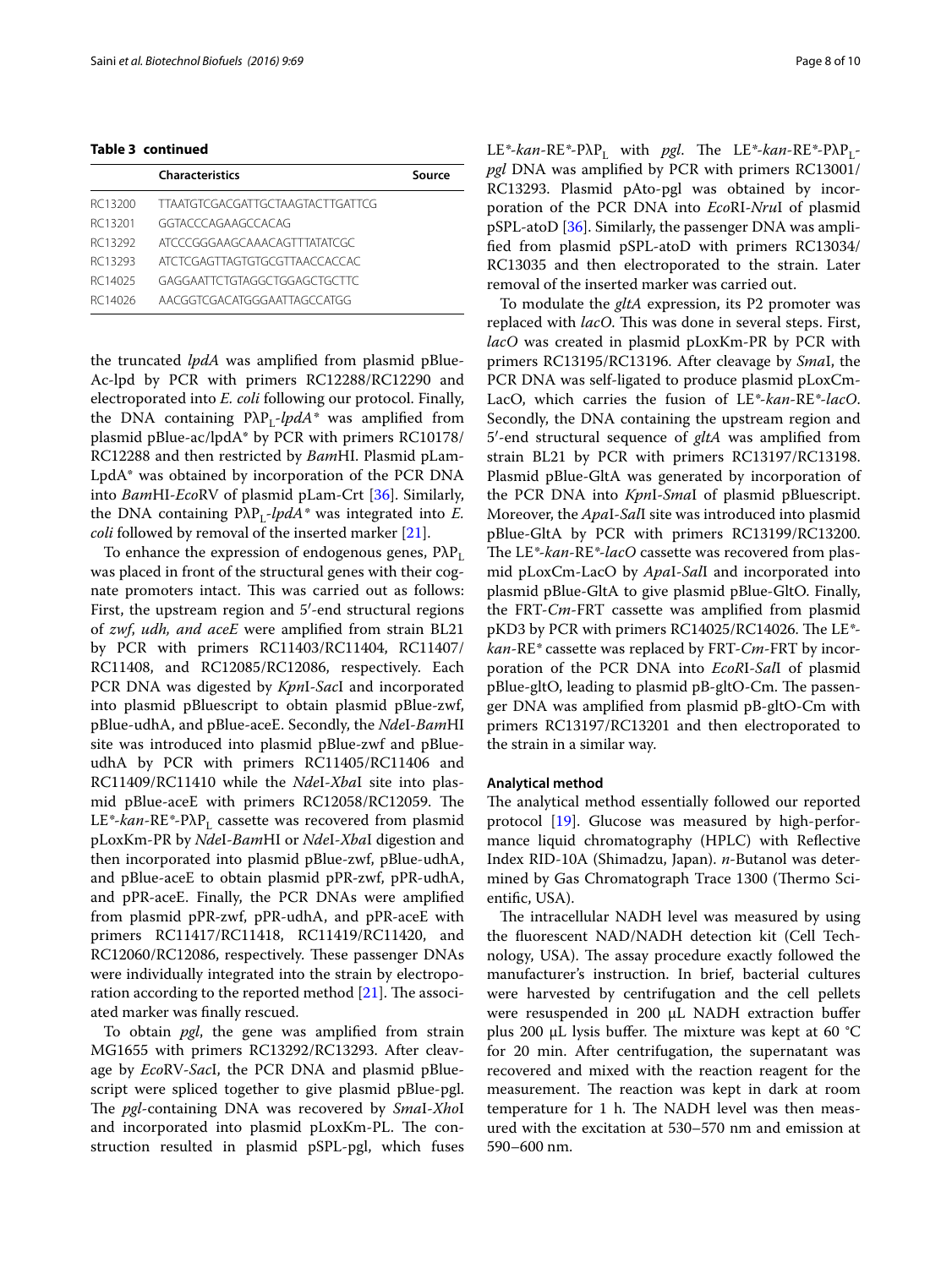#### **Enzyme activity assay**

Bacterial cultures were harvested by centrifugation and the cell pellets were resuspended in 1 mL solution buffer. Cells were disrupted by sonication after centrifugation. The supernatant was saved as the cell-free extract (CFX). The total protein content in CFX was determined using Bio-Rad protein assay kit. The activity of pyruvate dehydrogenase was determined by monitoring the reduction of NAD<sup>+</sup> at 340 nm at room temperature according to the previous report  $[15]$  $[15]$ . The reaction solution  $(1 \text{ mL})$ contains 50 mM potassium phosphate (pH 7.9), 5 mM sodium pyruvate, 1.3 mM CoA, 2 mM  $NAD^{+}$ , 0.5 mM thiamine pyrophosphate, and  $5$  mM MgCl<sub>2</sub>. To start the reaction,  $100 \mu L$  CFX was added to the solution. The activity of glucose-6-phosphate dehydrogenase was determined by monitoring the reduction of  $NADP<sup>+</sup>$  at 340 nm following the reported protocol [\[37\]](#page-9-16). The reaction solution (1 mL) is composed of 2 mM glucose-6-phosphate, 0.67 mM NADP<sup>+</sup>, 10 mM MgCl<sub>2</sub> and 50 mM Tris–HCl (pH 7.5). The reaction was initiated by adding 100 µL CFX to the solution at 30 °C. The method for measuring the activity of lactonase was similar to the glucose-6-phosphate dehydrogenase activity assay [[38\]](#page-9-17). The reaction solution comprises 50 μM glucose-6-phosphate, 0.5 mM NADP<sup>+</sup>, 50 mM Tris–HCl, 10 mM MgCl<sub>2</sub>, and 50 mM Tris–HCl (pH 7.5). In addition, the citrate synthase activity was measured as reported previously [\[29](#page-9-8)]. The composition of the assay solution includes 0.1 mM acetyl-CoA, 0.5 mM oxaloacetate, 0.2 mM 5′5-dithiobis- (2-nitrobenzoic acid), and 50 mM Tris–HCl (pH 7.5).

# **Additional file**

<span id="page-8-18"></span>**[Additional file 1: Figure S1.](http://dx.doi.org/10.1186/s13068-016-0467-4)** The development course of *E. coli* strains for the fermentative production of n-butanol.

#### **Abbreviations**

PP: pentose phosphate; G6P: glucose-6-phosphate; PDH: pyruvate dehydrogenase; FDH: formate dehydrogenase; TCA: tricarboxylic acid; PFL: pyruvate formate-lyase; HPLC: high-performance liquid chromatography; CFX: cell-free extract; Ace: acetate; EtOH: ethanol; F6P: fructose-6-phosphate; Lac: lactate; For: formate; Glc: glucose; OAA: oxaloacetate; PEP: phosphoenolpyruvate; 3-PGA: 3-phosphoglyceraldehyde; Pyr: pyruvate; Suc: succinate.

#### **Authors' contributions**

MS constructed bacterial strains and performed fermentation; SYL analyzed data and drafted the manuscript; ZWW helped gene cloning; CJC and YPC assisted in the design of the study and revised the manuscript. All authors read and approved the final manuscript.

#### **Author details**

<sup>1</sup> Department of Chemical Engineering, Feng Chia University, 100 Wenhwa Road, Taichung 40724, Taiwan, Republic of China. <sup>2</sup> Department of Chemical Engineering, National Chung Hsing University, Taichung 402, Taiwan, Republic of China. 3 Department of Medical Laboratory Science and Biotechnology, China Medical University, No. 91, Hsueh‑Shih Road, Taichung 40402, Taiwan, Republic of China. <sup>4</sup> Department of Health and Nutrition Biotechnology, Asia University, Taichung 41354, Taiwan, Republic of China.<sup>5</sup> Department

of Medical Research, China Medical University Hospital, Taichung 40447, Taiwan, Republic of China.

#### **Acknowledgements**

This work is supported by Taiwan Ministry of Science and Technology (MOST 102-2221-E-039-014-MY3, 104-2221-E-035-072, 104-2623-E-035-004-ET, and 104-2622-E-035-011-CC1).

#### **Competing interests**

The authors declare that they have no competing interests.

Received: 17 November 2015 Accepted: 19 February 2016 Published online: 18 March 2016

#### **References**

- <span id="page-8-0"></span>Schubert C. Can biofuels finally take center stage? Nat Biotechnol. 2006;24:777–84.
- <span id="page-8-1"></span>2. Hermann BG, Blok K, Patel MK. Producing bio-based bulk chemicals using industrial biotechnology saves energy and combats climate change. Environ Sci Technol. 2007;41:7915–21.
- <span id="page-8-2"></span>3. Stephanopoulos G. Challenges in engineering microbes for biofuels production. Science. 2007;315:801–4.
- <span id="page-8-3"></span>4. White D. The physiology and biochemistry of prokaryotes. 3rd ed. New York: Oxford University Press; 2007.
- <span id="page-8-4"></span>5. Jones DT, Woods DR. Acetone-butanol fermentation revisited. Microbiol Rev. 1986;50:484–524.
- <span id="page-8-5"></span>6. Lee SY, Park JH, Jang SH, Nielsen LK, Kim J, Jung KS. Fermentative butanol production by Clostridia. Biotechnol Bioeng. 2008;101:209–28.
- <span id="page-8-6"></span>7. Mussatto S, Dragone G, Guimarães PM, Silva JP, Carneiro LM, Roberto IC, et al. Technological trends, global market, and challenges of bio-ethanol production. Biotechnol Adv. 2010;28:817–30.
- <span id="page-8-7"></span>8. Dürre P. Biobutanol: an attractive biofuel. Biotechnol J. 2007;2:1525–34.
- <span id="page-8-8"></span>9. Atsumi S, Cann AF, Connor MR, Shen CR, Smith KM, Brynildsen MP, et al. Metabolic engineering of *Escherichia coli* for 1-butanol production. Metab Eng. 2008;10:305–11.
- 10. Berezina OV, Zakharova NV, Brandt A, Yarotsky SV, Schwarz WH, Zverlov V. Reconstructing the clostridial *n-*butanol metabolic pathway in *Lactobacillus brevis*. Appl Microbiol Biotechnol. 2010;87:635–46.
- 11. Nielsen DR, Leonard E, Yoon SH, Tseng HC, Yuan C, Prather KL. Engineering alternative butanol production platforms in heterologous bacteria. Metab Eng. 2009;11:262–73.
- <span id="page-8-9"></span>12. Steen EJ, Chan R, Prasad N, Mayers S, Petzold CJ, Redding A, et al. Metabolic engineering of *Saccharomyces cerevisiae* for the production of *n-*butanol. Microb Cell Fact. 2008;7:36.
- <span id="page-8-10"></span>13. Clomburg JM, Gonzalez R. Biofuel production in *Escherichia coli*: the role of metabolic engineering and synthetic biology. Appl Biochem Biotechnol. 2010;86:419–34.
- <span id="page-8-11"></span>14. Yu C, Cao Y, Zou H, Xian M. Metabolic engineering of *Escherichia coli* for biotechnological production of high-value organic acids and alcohols. Appl Biochem Biotechnol. 2011;89:573–83.
- <span id="page-8-12"></span>15. Bond-Watts BB, Bellerose RJ, Chang MCY. Enzyme mechanism as a kinetic control element for designing synthetic biofuel pathways. Nat Chem Biol. 2011;7:222–7.
- <span id="page-8-13"></span>16. Lim HG, Lim JH, Jung GY. Modular design of metabolic network for robust production of *n-*butanol from galactose–glucose mixtures. Biotechnol Biofuels. 2015;8:137.
- <span id="page-8-14"></span>17. Shen CR, Lan EI, Dekishima Y, Baez A, Cho KM, Liao JC. Driving forces enable high-titer anaerobic 1-butanol synthesis in *Escherichia col*i. Appl Environ Microbial. 2011;77:2905–15.
- <span id="page-8-15"></span>18. Lim JH, Seo SW, Kim SY, Jung GY. Model-driven rebalancing of the intracellular redox state for optimization of a heterologous *n-*butanol pathway in *Escherichia coli*. Metab Eng. 2013;20:56–62.
- <span id="page-8-16"></span>19. Saini M, Chen MH, Chiang CJ, Chao YP. Potential production platform of *n-*butanol in *Escherichia coli*. Metab Eng. 2015;27:76–82.
- <span id="page-8-17"></span>20. Berríos-Rivera SJ, Bennett GN, San KY. The effect of increasing NADH availability on the redistribution of metabolic fluxes in *Escherichia coli* chemostat cultures. Metab Eng. 2002;4:230–7.